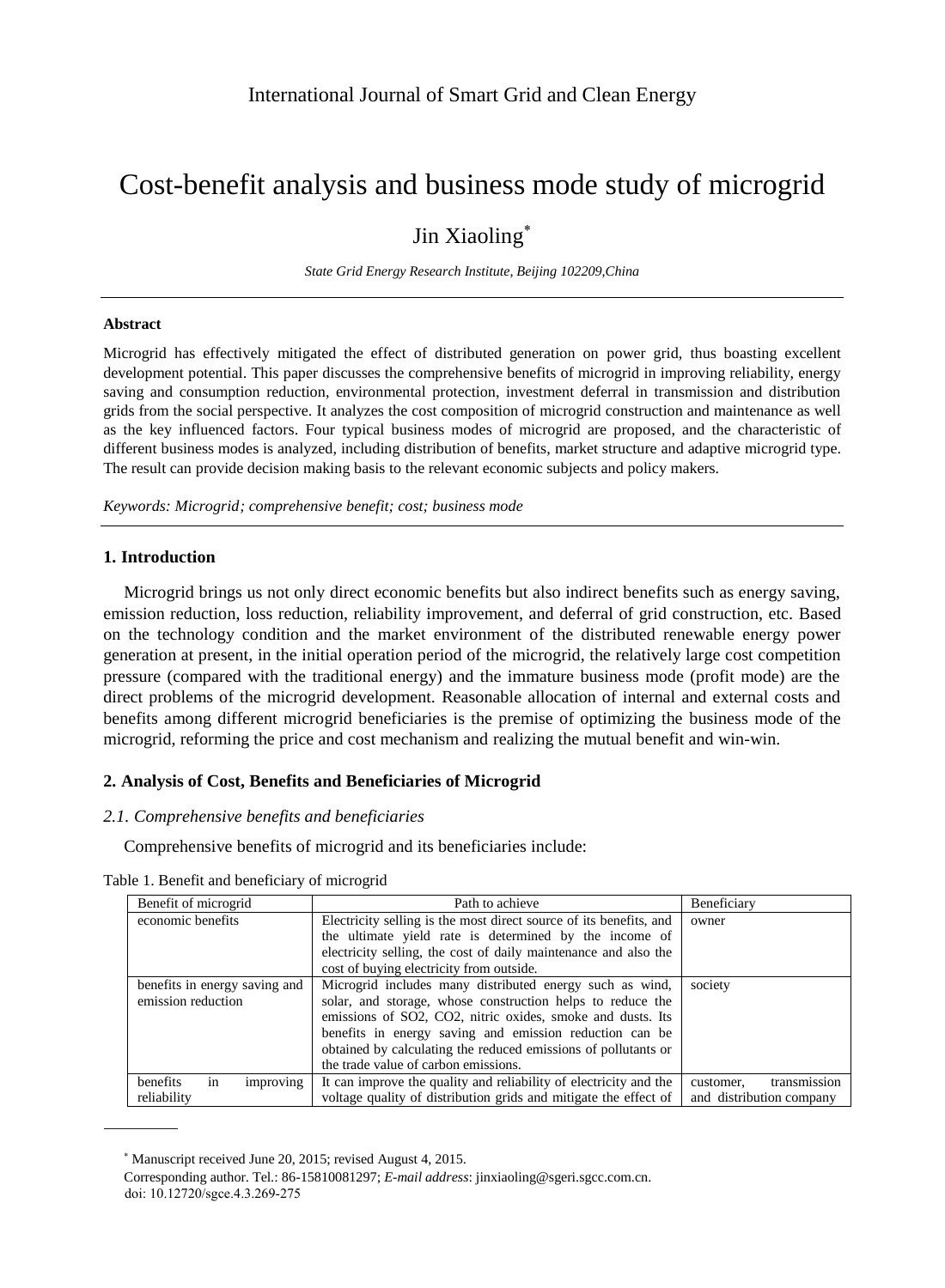| Benefit of microgrid                                                                 | Path to achieve                                                                                                                                                                                                                                                                                                                                                                                                | Beneficiary                                                          |
|--------------------------------------------------------------------------------------|----------------------------------------------------------------------------------------------------------------------------------------------------------------------------------------------------------------------------------------------------------------------------------------------------------------------------------------------------------------------------------------------------------------|----------------------------------------------------------------------|
|                                                                                      | Power failure and external attack on grid security.                                                                                                                                                                                                                                                                                                                                                            |                                                                      |
| Deferral of investment in<br>upgrading and<br>renovating<br>distribution grid        | It can mitigate the obstruction of transmission and distribution<br>grids and lower their capacity demand.                                                                                                                                                                                                                                                                                                     | Transmission<br>and<br>distribution<br>company,<br>customer          |
| of<br>Reduce<br>the<br>loss<br>distribution grids                                    | Through technogical renovation of conventional grids,<br>microgrid strengthens the framework of grids and ensures the<br>qualified rate of grid loss and voltage quality. Therefore, the<br>electric benefit brought by reducing grid losses is also its<br>indirect benefits and it can be represented by the difference<br>value between the grid losses before and after construction in<br>terms of value. | Transmission<br>and<br>distribution<br>company,<br>customer, society |
| Improving the efficiency of<br>energy transformation and<br>environmental protection | replace inefficient power plants with renewable energy or<br>thermal-electric power plants                                                                                                                                                                                                                                                                                                                     | Society                                                              |
| Benefits in saving resources                                                         | Natural resources such as coal and diesel are replaced by<br>renewable energy in microgrid system. Its comprehensive<br>energy utilization can avoid the cost caused by continuous<br>resources consumption in the future. From the perspective of<br>the opportunity cost, we can also consider its benefits in<br>saving resources as the indirect benefits that microgrid brings.                           | Society                                                              |

On the other hand, microgrid will increase the costs of the power system to some extent, including: ① extra losses of distribution grids (increasing the costs of electricity distribution companies); ② receive the distributed electricity required by distributed generation/upgrading grids (restricted by heat value, voltage and short circuit, etc.); ③ extra costs of electricity balance and support services (especially intermittent and uncontrollable electricity such as wind power and solar power); ④ increased voltage (increasing the costs of electricity distribution companies).

#### *2.2. Cost and key influencing factors*

We should evaluate its national economy and analyze the factors affecting the benefits of microgrid by considering the effect of power supply, microgrid, connection to power grid and standby power grid on the construction and operational cost of microgrid, including:

(1) Construction and operational costs of generator

We should analyze the power supply that meets the definition and characteristics of microgrid and calculate its generation costs, mainly including construction and operational costs of various power supplies and their generating capacity, etc.

(2) Construction and operational costs of microgrid

We should calculate the construction and operational costs of microgrid according to the actual composition of microgrid, mainly including energy storage and control devices, the construction and operational costs of relevant grids within microgrid. Meanwhile, we should take into account the operational loss of grids and the loss of electricity in energy storage devices.

(3) Costs of relevant power grid expansion and reserve

Since that microgrid can almost meet the need of electricity demand by itself, and that powergrid can only provide part of its reserve capacity for grid-connected microgrid, we should calculate the costs of standby projects to connect microgrid, including the construction cost of standby grids (comprehensive costs of electricity transmission and transformation) and the cost of central generation.

#### (4) Key influencing factors

The costs of the projects of the microgrid planning, construction and operation are influenced by factors of many aspects including the installed capacity, technology type and application type, etc. The grid connection cost of the microgrid is significantly related to the technology type and installed capacity of distributed generation, and the matching rate between the electricity output and the load characteristic. It can be concluded at present that the larger the installed capacity is, the relatively lower the investment of the unit capacity is, which is especially obvious for the distributed power supply system with electric machinery, such as the distributed gas power supply system. As to the distributed PV generation, which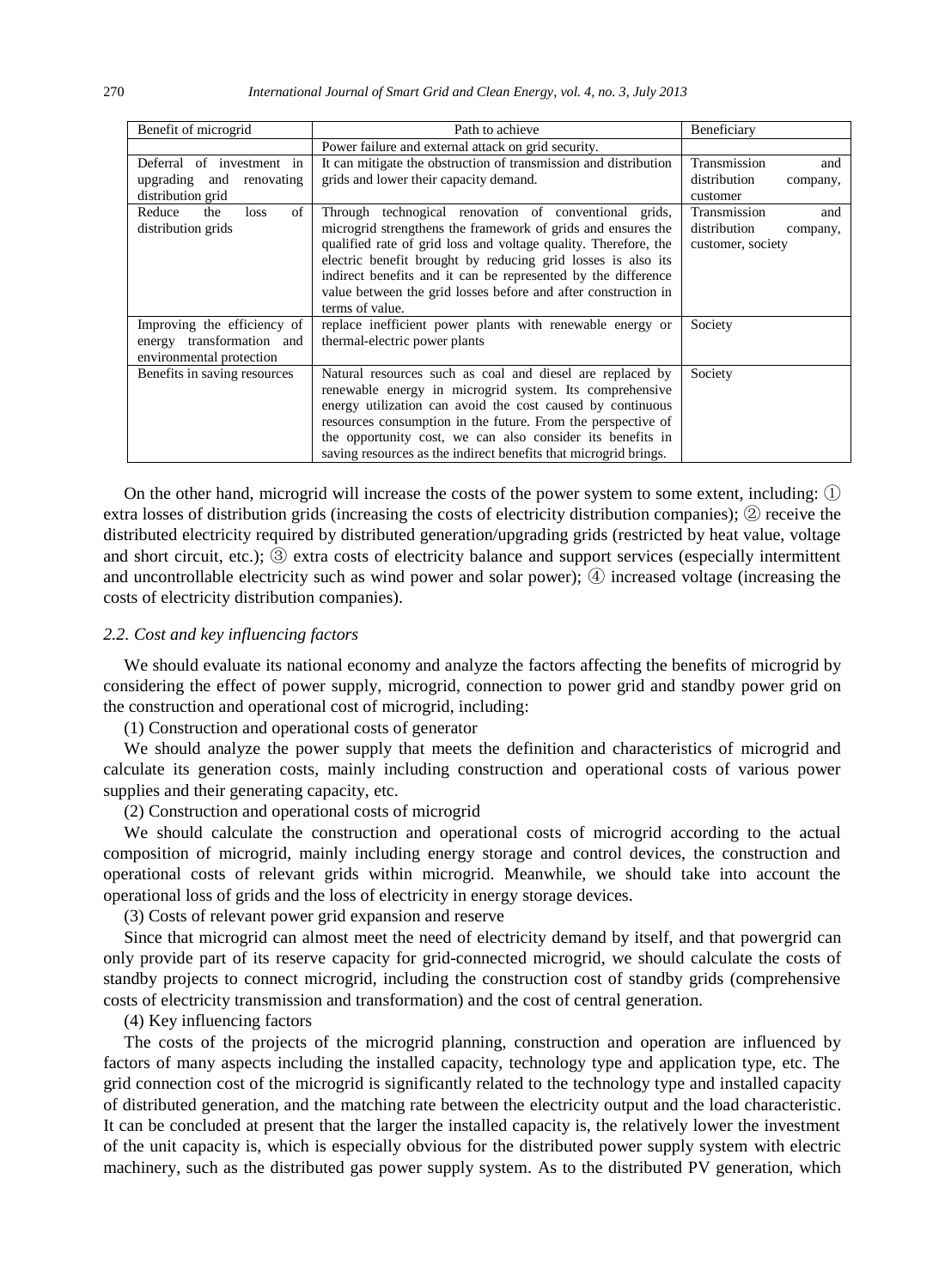relies on the series-parallel connection for generation with the modularity characteristic, is not obviously influenced by the installed capacity on the aspect of the unit capacity investment. In addition, the difference of the application type also influences the system structure and the system total investment; for example, the distributed gas power supply system has two types including the regional type and the building type; the distributed photovoltaic power supply system contains the integration of roof and building.

# **3. Development Problems of Microgrid**

It's analyzed based on the technology condition and the market environment of the distributed renewable energy power generation at present in the initial operation period of the microgrid, the relatively large cost competition pressure (compared with the traditional energy) and the immature business mode (profit mode) are the direct problems of the microgrid development.

(1) The electricity price mechanism has not been established yet. The present electricity price mechanism for the centralized power system cannot embody the principles of reasonable amortization and valuation of the microgrid cost. Firstly, the lack of pricing mechanism considering the system standby fee and the cost of upgrading the power system, which results in that the enterprise cost of the power grid cannot be compensated; secondly, the lack of the pricing mechanism of selling the extra electricity output of the microgrid to the power system influences the operation efficiency of the microgrid.

(2) Lack of mature business mode for the microgrid. At present, the microgrid development at home and abroad are all in the initial period, and the microgrid demonstration project, which is for the purpose of test and demonstration and technical identification, has not explored and found the relatively mature business mode yet.

(3) Cost factor restriction. The high investment cost for the microgrid construction is the main factor restricting the microgrid development, which is caused by the high price of the energy storage system, control system and the operation maintenance of the microgrid.

### **4. Applications of Microgrid in China**

The positioning of the microgrid development and application in China mainly covers three aspects as follows:

(1) Satisfying the connection and consumption of the high-permeability distributed renewable energy sources. As the distributed power generation scale of the local area is large enough to influence greatly the operation and control of the existed power distribution network, the advanced technologies including the microgrid, etc. can be used to eliminate and decrease the negative influence incurred by the highpermeability distributed renewable energy accessing.

(2) Satisfying the power supply for the remote areas in leak connection with the large power grid. For the underdeveloped farming-grazing area, remote mountainous area and island, etc., which is weak connection with the larger power grid, the investment scale of the large power grid power supply is large; the power supply capacity is insufficient and some areas cannot be covered even by the large power grid, and the microgrid technology can be used to solve the problems above.

(3) Satisfying the power demand of the user with special requirement on the power quality and power supply reliability such as the factory and hospital, etc.

#### **5. Microgrid Business Mode and Its Characteristic Analysis**

# *5.1. Contract energy management mode*

#### *5.1.1. Operation way and characteristic*

The microgrid is invested by the owner and the operation and maintenance after the project completion are in charge by the professional institutions (such as the energy service company and the energy management service). The energy service company enters into the Energy Savings Performance Contract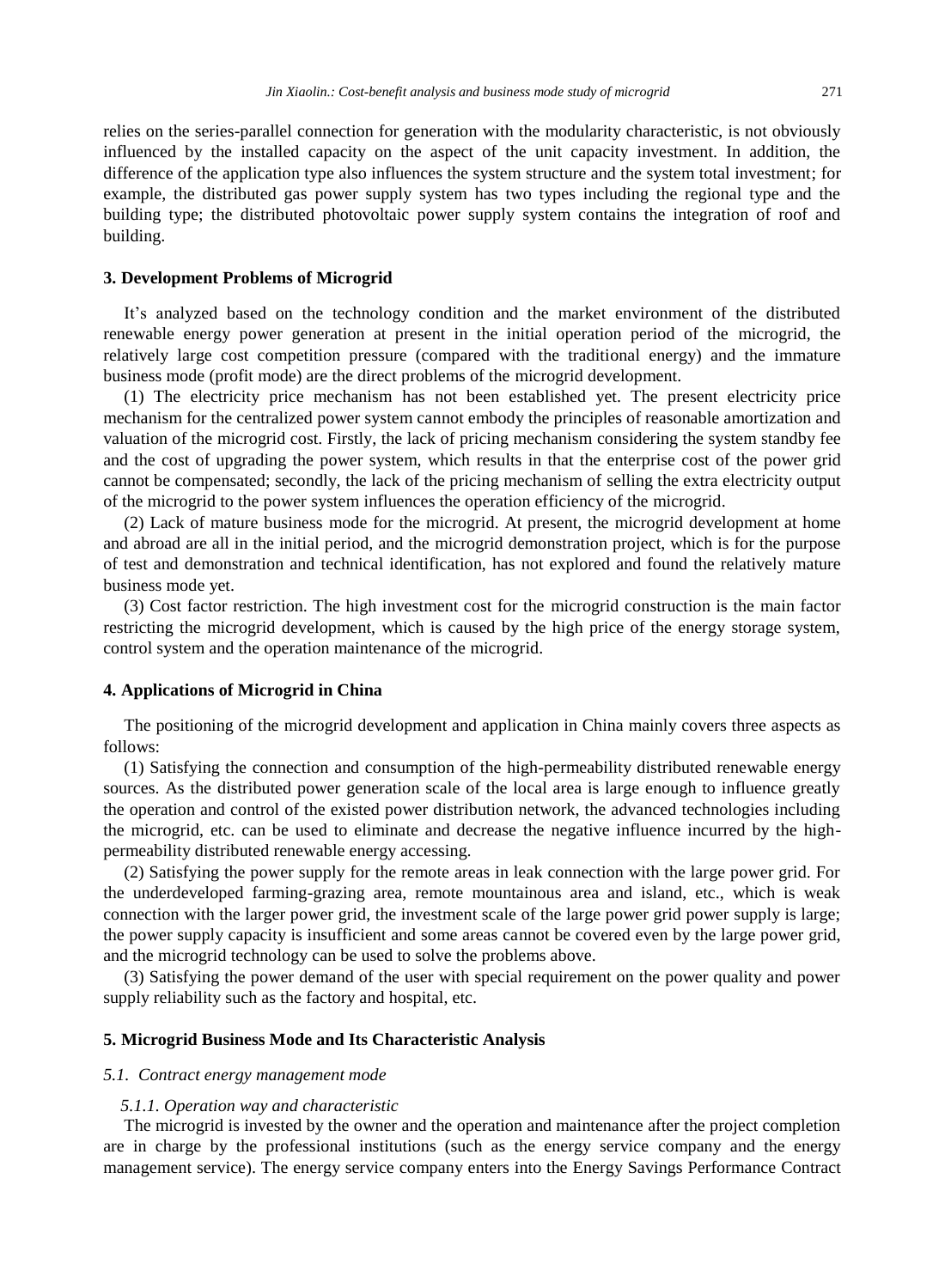(ESPC) with the owner and provides the comprehensive energy-saving services including the energy efficiency audit, energy-saving project design, the raw materials and equipment procurement, construction, training, operation maintenance, monitoring of energy-saving amount, etc. for the clients in the way of contract energy management to improve the owner's energy use efficiency and achieve the energy-saving amount of the clients.

*5.1.2. Trading style*

(1)The investment of the user's energy-saving upgrading and transformation project will be repaid from the energy-saving benefits totally. The energy management service company is the commercial company to gain the profit from part of energy-saving benefit obtained by the clients after the energysaving transformation.

(2) The power transaction will be conducted between the user and the power grid company.

(3) The power grid company provides the grid connection and the standby service for the microgrid. The owner of the microgrid property pays the standby and grid connection costs to the power grid company.

*5.1.3. Applicable microgrid type*

For the gas distributed energy (especially the combined heat and power generation and the triple generation systems) involving the professional fields including the engine machinery, grid connection and three-phase management, heating power technology and computerization management of water cycle, etc., it can introduce the professional energy management company with adoption of the daily maintenance assumed by the energy management company or the contract energy management.

| Ownership                                         | Management authority   | Applicable microgrid type                                   |
|---------------------------------------------------|------------------------|-------------------------------------------------------------|
| Users, owner of the distributed<br>energy project | Energy service company | Microgrid with large proportion of gas distributed<br>power |

Table 2. Business mode of contract energy management

#### *5.2. Mode of self-construction and self-operation of user*

#### *5.2.1. Operation way and characteristic*

The owner invests and takes the charge of the daily equipment operation and maintenance. The construction of the microgrid is mainly used to satisfy the special user's power demand. The mode mainly exists in the self owned power plant and distributed renewable energy projects, with minor initial investment and easy daily maintenance, and surplus electricity outputs are sold to the power system directly.

In the case of absent large power grid and microgrid in the type of user self-construction and self-use, the user only needs to make the selection (construct the distribution network or self-construction of the microgrid) through the economic rationality of the both above. In the case that power grid or the microgrid is the backup power of the user, the user needs to pay the relevant costs including the grid connection and the reserve capacity, and the user can earn money by selling surplus electricity to power system simultaneously.

# *5.2.2. Market structure*

For the areas uncovered by the larger power grid, the microgrid of isolated operation has the monopolistic advantage of the users' side. In the case that large power grid and the power distribution network support the users' side load or the microgrid is only used for the users' side backup power, the monopolistic-competition market structure is existed between the microgrid and the power grid. As the user has abundant distributed power resource and the microgrid is constructed by disperse user investors, the competitive market structure may also exist among the microgrids of different types.

#### *5.2.3. Trading style*

In the mode of self-construction and self-operation by user, the power grid company is positioned as the power grid operator and the user is microgrid operator and user, between which, there exists electricity trading and power service.

(1) The user and the microgrid operator are the same one, for which, the benefit distribution and the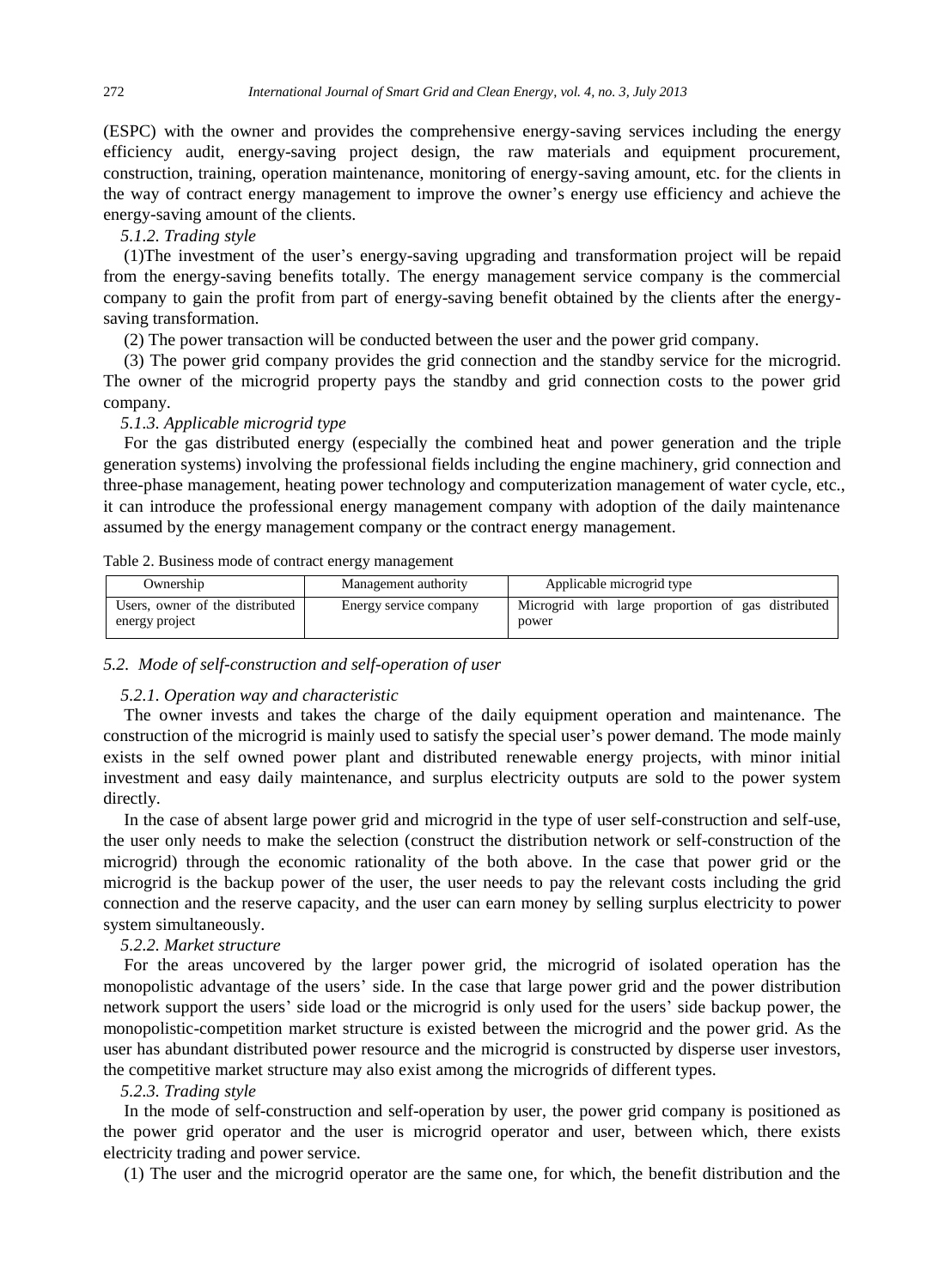flow depend on the internal arrangement between the user and the microgrid management unit totally.

(2) Power transaction between the users and the power grid company. When the generated energy of the user's power larger than power demand, the user can sell the power to the power grid; otherwise, the user can buy the power from the power grid.

(3) The power grid company provides the grid connection and backup service for the user, and the user pays the backup service and grid connection costs to the power grid company. The standby service contains three classes, which are the part of load cannot provide by the microgrid, the microgrid nonplanned outage and the backup for microgrid maintenance.

# *5.2.4. Applicable microgrid type*

It's applicable to the microgrid with small scale, minor initial investment and easy daily maintenance, which requires the owner to have the professional team for the operation and maintenance.

| Table 3. Mode of self-construction and self-operation of user |  |
|---------------------------------------------------------------|--|
|---------------------------------------------------------------|--|

| Ownership | Management authority | Applicable microgrid type                                                                   |
|-----------|----------------------|---------------------------------------------------------------------------------------------|
| User      | User                 | Such as the building photovoltaic,<br>important<br>enterprise and the industrial user, etc. |

# *5.3. Mode led by power grid enterprise*

# *5.3.1. Operation way and characteristic*

The ownership and the management authority of the microgrid both belong to the power grid enterprise. The user may be the one of the island or the remote area, which has weak effect role in the project relatively.

It helps to give play of the advantages of the power grid enterprises on the aspects of technology, resource, talents, management and the power grid operation control and improves the safety of the power grid operation and the power supply reliability with guarantee of the energy demand of the microgrid user at the same time.

# *5.3.2. Trading style*

(1) The power grid is both the power grid operator and the microgrid operator. The ownership and the management authority of the microgrid both belong to the power grid enterprise.

(2) Power transaction between the users and the power grid company.

(3) The power gird company plans the development of the power distribution and the microgrid as a whole to improve the asset usage efficiency and delay the power grid construction demand.

# *5.3.3. Applicable microgrid type*

It is applicable to the microgrid with large proportion of distributed photovoltaic power generation and distributed wind power generator within the power supply area of large power grid, including the microgrid invested and constructed by the power grid company, power generation enterprises and the distributed energy equipment manufacturers.

|  |  |  |  |  |  |  | Table 4. Mode led by power grid enterprise |
|--|--|--|--|--|--|--|--------------------------------------------|
|--|--|--|--|--|--|--|--------------------------------------------|

| Ownership                                                        | Management authority  | Applicable microgrid type                                                                                                                                                          |
|------------------------------------------------------------------|-----------------------|------------------------------------------------------------------------------------------------------------------------------------------------------------------------------------|
| Power grid enterprise and owner of<br>distributed energy project | Power grid enterprise | The microgrid with large proportion of distributed<br>photovoltaic power generation and distributed wind power<br>in the power within the power supply area of large power<br>grid |

# *5.4. Business mode of the distributed energy project owner*

# *5.4.1. Operation way and characteristic*

The investor of the distributed renewable energy power generation conducts the investment and operation of the microgrid in the place of the distributed renewable energy project. The investor is mainly the equity investor of the distributed renewable energy project. The investor is entitled to the ownership, the management authority and the earning right of the microgrid based on the capital contribution.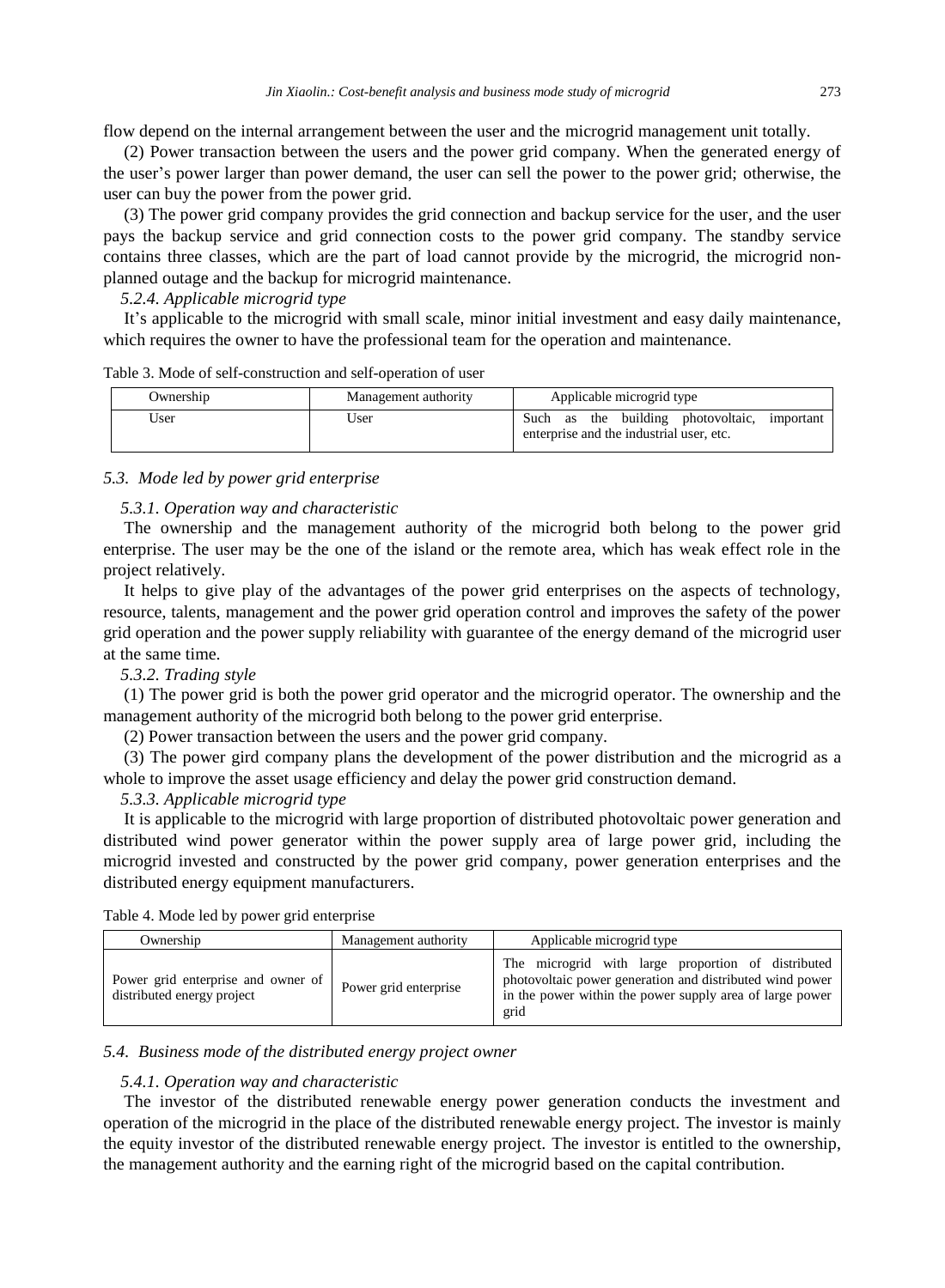# *5.4.2. Market structure*

The microgrid market of the investor mode is close to the market structure of monopolistic competition, which means that the microgrid may have the monopolistic power (advantage) for the users' side power demand market thereof. Due to the competitive market structure existed among the differenttype distributed power microgrid, microgrid and the large power gird, the transaction mode of the microgrid may become more complicated.

*5.4.3. Trading style*

(1) The microgrid construction led by the investor can focus on the grid connection power generation project and the customer side power demand project. For the first project, it can finish the recovery of the initial investment and obtain benefits within the project validity period through acquisition of relevant policy allowance in accordance with the bid invitation power tariff. For the second project, it can achieve earnings through the provision of microgrid power service for the users according to relevant contract.

(2) Power transaction between the user and the distributed energy owner.

(3) No service needs to be provided by the power grid for the off-grid operation of the microgrid.

#### *5.4.4. Applicable microgrid type*

For the microgrid used in the remote area and island, the power types are mainly the distributed solar power generation, wind power generation and biomass power generation, etc. with the off-grid operation way, focus on the users' power demand and relatively-low requirement on the power quality and the power supply reliability.

| Table 5. Business mode of distributed energy project owner |  |
|------------------------------------------------------------|--|
|------------------------------------------------------------|--|

| Ownership                                     | Management authority               | Applicable microgrid type                                                                |
|-----------------------------------------------|------------------------------------|------------------------------------------------------------------------------------------|
| The<br>distributed<br>energy<br>project owner | The distributed<br>energy<br>owner | project The microgrid in the remote area and island uncovered<br>by the large power gird |

# **6. Conclusion**

The reasonable distribution of the internal and external cost and benefit among the different microgrid subjects is the premise for the optimization of the microgrid business mode, reform of the price and cost mechanism and the achievement of the mutual benefit and win-win result among subject.

The selection of the microgrid operation shall take a full consideration of the factors including the distributed power characteristic, the users' demand, the market structure and the transaction mode, etc.

The relevant policies of the microgrid shall be treated differently based on the different power types. Encourage the microgrid project with application of the clean, environment-friendly and high-efficiency distributed power. Set the energy efficiency standard for the microgrid with application of the fossil fuel to improve the energy comprehensive utilization efficiency.

# **References**

- [1] Niu M, Huang W, Guo JH, *et al*. Research on economic operation of grid-connected microgrid. *Power System Technology*, 2010, 34(11):38-42.
- [2] Ai Q, Zhang J. Optimization bidding strategies of microgirds based on multi-agent system. *Power System Technology*, 2010; 34(2):47-52.
- [3] Tsikalakis AG, Hatziargyriou ND. Financial evaluation of renewable energy source production in microgrids markets using probabilistic analysis. In: *Proc. [IEEE Russia P](http://ieeexplore.ieee.org/xpl/mostRecentIssue.jsp?punumber=4488177)ower Tech.*, 2005:1-7.
- [7] Shu J, Zhang XY, Shen YL, *et al*. The algorithm and application in power sources planning and designing for microgrid based on distributed renewable energy control. *Theory & Application*, 2010; 27(5):675-679.
- [5] Papathanassiou S, [Hatziargyriou](http://xueshu.baidu.com/s?wd=author%3A%28Nikos%20Hatziargyriou%29%20&tn=SE_baiduxueshu_c1gjeupa&ie=utf-8&sc_f_para=sc_hilight%3Dperson) N, Kai S. A benchmark low voltage micogrid network. *Power Systems with Dispersed Generation*, 2005; 20(3):1447-1455.
- [6] Lu ZX, Wang CX, Min Y, *et al*. Overview on microgrid research. *Automation of Electric Power Systems*, 2007; 31(19):100- 107.
- [7] Chen J, Wang CS, Zhao B, *et al*. Economic operation optimization of a stand-alone microgrid system considering